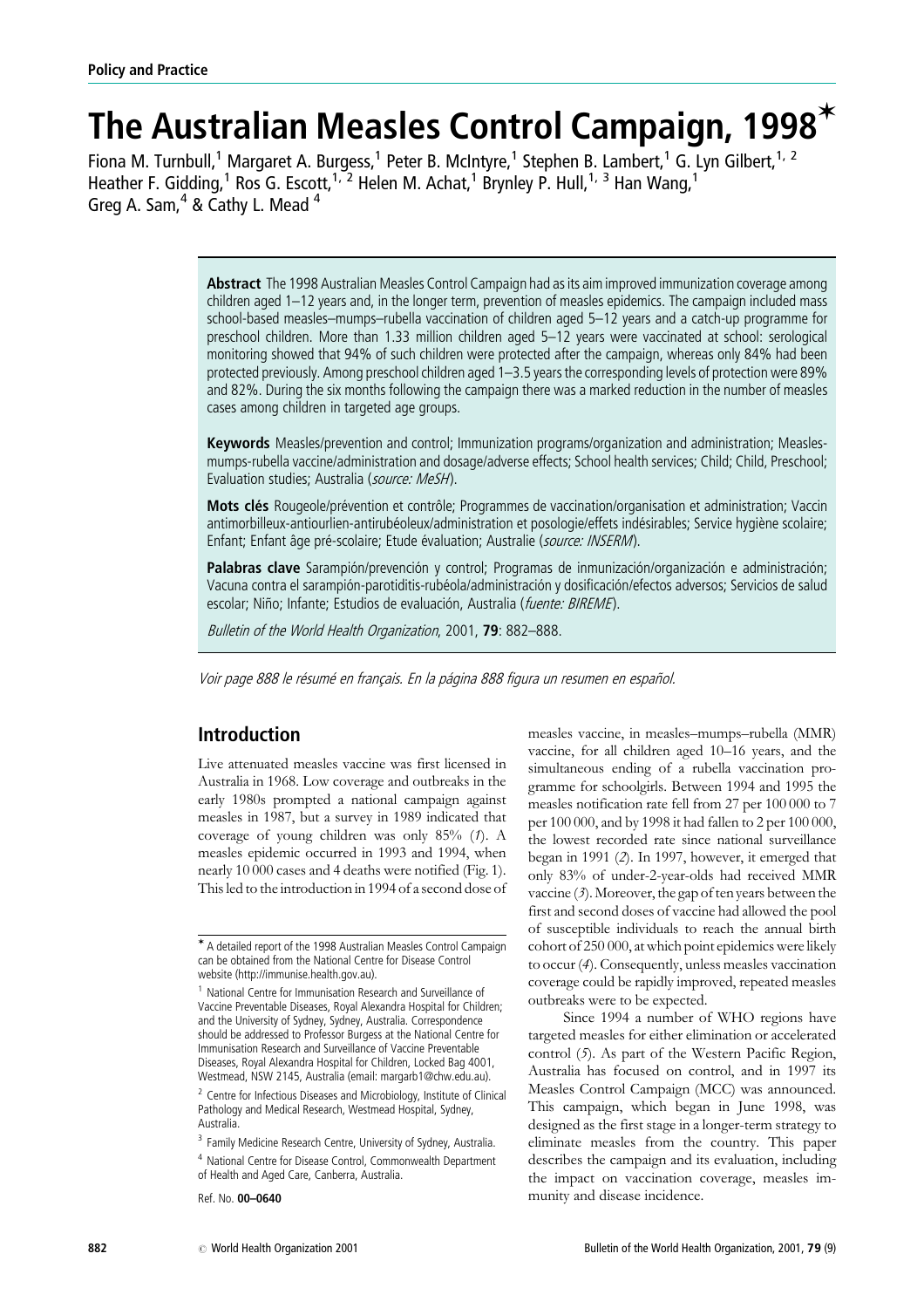# Components of the campaign

The MCC involved the following elements:

- . changing the age range for the second dose of MMR from 10–16 years to 4–5 years;
- . conducting a national media and education programme to encourage participation;
- . mass school-based vaccination of children aged 5–12 years, regardless of their history of measles or immunization;
- . sending letters to parents of preschool children aged 1–3.5 years whose first dose of MMR was due or overdue according to the Australian Childhood Immunisation Register (ACIR)<sup>a</sup>, encouraging them to update their children's vaccination status;
- . sending letters to parents of all high-school children aged 12–18 years, encouraging them to ensure that their children had received two doses of MMR vaccine;
- . initiating two other programmes to improve immunization uptake: a scheme linking immunization to the Childcare Assistance and the Childcare Rebate Scheme (CRS), introduced in April, and the General Practitioners Immunization Incentives Scheme (GPII), introduced in July (6).

# Evaluation

The evaluation of the campaign was designed and conducted by the National Centre for Immunisation Research and Surveillance of Vaccine Preventable Diseases. Vaccination coverage, adverse events associated with MMR vaccination, immunity before and after the campaign, and the impact on the incidence of disease in the six months following the campaign were investigated.

# Coverage

# **Methods**

Preschool children. ACIR (7) was used to identify children aged 1–3.5 years whose first dose of MMR vaccine was due or overdue. This age group was chosen because its first dose of vaccine became due after ACIR was established in January 1996 and should therefore have been recorded on the register.

A reminder letter based on the health belief model (8) was sent to parents of children whose immunization was overdue. The effect of the letter was determined by a) using ACIR to follow the

Fig. 1. Measles notifications in Australia, July 1991 to July 1999



Source: National Notifiable Diseases Surveillance System WHO 01 147

vaccination status of all such children and b) conducting telephone interviews with a random sample of parents of such children. The register was also used to examine overall MMR coverage of children aged under 7 years.

The relationship between demographic factors and immunization status according to the parental survey was examined by means of univariate analysis. Pearson's  $\chi^2$  test, Student's t test and Wilcoxon's test were used, where appropriate, to determine differences.

Primary-school children. Standardized data collection forms were completed during school visits. Coverage was calculated as the number of students vaccinated divided by the total number of students enrolled. The data were analysed by means of SAS (9) and Excel software (10). Pearson's  $\chi^2$  test was used to compare proportions; P-values < 0.05 were considered statistically significant.

A multistage cluster sampling method (11) was used to select 30 schools from each state or territory of Australia and the parents of primary-school children for participation in surveys after the campaign. School coordinators completed a short written questionnaire. The effect of school characteristics on vaccination coverage was determined by univariate analysis. Mean coverage levels for each characteristic were compared by means of ANOVA. In each of the 240 study schools, 20 students were randomly selected; the parents who consented to being interviewed by telephone were asked whether their children had been vaccinated during the campaign as well as their attitudes to it. Univariate analysis was performed to examine the relationship between the children's vaccination status and the demographic characteristics of parents and schools.

#### Results

Preschool children. Reminder letters were sent to parents of 162 143 children whose vaccination was due or overdue; by the cut-off date of 31 March 1999, ACIR showed that 60 028 (37%) had been vaccinated and

<sup>&</sup>lt;sup>a</sup> ACIR was the major tool used in the estimation of coverage of preschool children. This national immunization register, established in January 1996, aims to record the immunization status of all children under the age of 7 years. It is operated by the Health Insurance Commission, which also administers the national Medicare System. Children on the register are identified from the Medicare database with which nearly 98% of children are registered by the age of 12 months. Notifications of immunization are received from providers either electronically or by post and the data are updated on a daily basis. The Health Insurance Commission uses the register to provide regular coverage reports and to administer a recall-reminder system. ACIR also provides national data for programme management and targeted immunization efforts, e.g. MCC.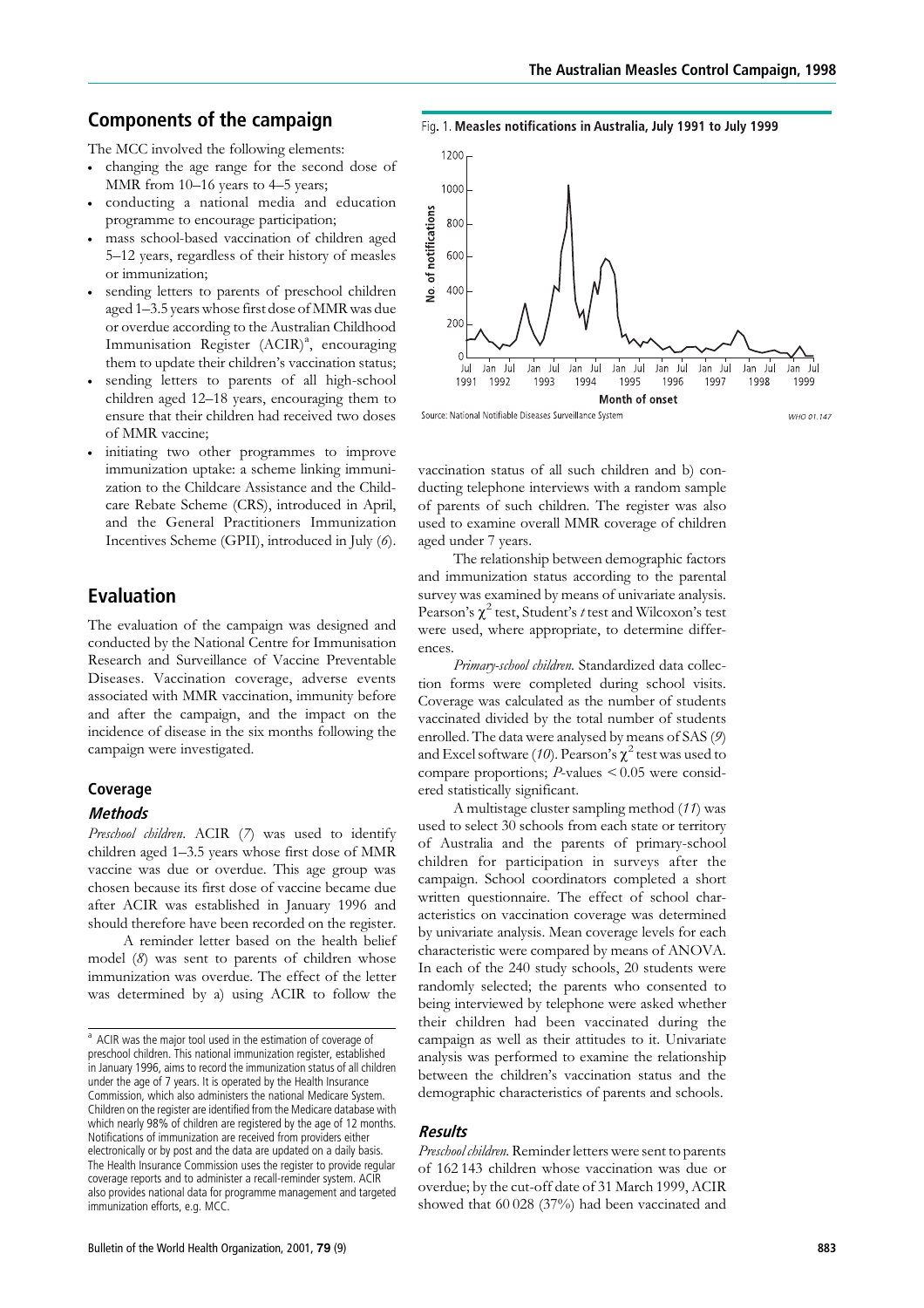that 102 115 (63%) remained unaccounted for. Of the vaccinated children, some 40 000 (67%) had been vaccinated previously, and 20 128 were vaccinated after the reminder letter was sent. Of the overdue cohort who were vaccinated, 72% received their vaccination during the first two months of the campaign. Older children accounted for a greater proportion of the vaccinations given after the letter was sent, indicating that the letter had an important impact on those children for whom MMR vaccination was most delayed.

Of the 1601 children selected for parental interview, 910 (57%) were successfully contacted. The remaining 43% could not be contacted because of problems in the electronic matching of common names with telephone numbers. Interviews were held with 886 parents (55%) . There were no significant differences between respondents and non-respondents with respect to children's ages ( $P = 0.06$ ), sex  $(P=0.3)$ , or state or territory of residence  $(P=0.6)$ . However, a larger proportion of non-respondents (70%) than of respondents (64%,  $P = 0.001$ ) were from metropolitan areas. Of the 886 surveyed children, 797 had received an MMR vaccine and 700 (79%) had been vaccinated before the letter was received. Those vaccinated after receipt of the letter tended to live in households with only one or two children and to have parents in paid employment. They also tended to be younger than the children who remained unvaccinated after receipt of the letter and to have parents who had attained higher levels of education than those who remained unvaccinated.

According to ACIR, overall coverage of children aged under 7 years for both MMR and the third dose of diphtheria–tetanus–pertussis vaccine (DTP3) remained identical and stable at around 20 000 vaccinations per month between January 1996 and August 1998, when the number of MMR vaccinations rose sharply to about 100 000 (Fig. 2). Since this rise coincided with both the start of the MCC and with two other initiatives (CRS and GPII (6)), the contribution of individual initiatives was difficult to determine.

Primary-school children. A total of 8783 schools in the eight states and territories participated in the campaign. Their combined population of eligible children aged 5–12 years was 1.78 million. According to data collected at the time of vaccination, 1.33 million primary-school children (75%) received MMR vaccine within the school-based programme between July and December 1998 (Table 1).

A questionnaire was completed by 192 (80%) of the 240 selected schools. Information from 187 of these schools showed that comparatively high vaccination coverage was associated with rural schools ( $P \le 0.001$ ), schools with fewer than  $10\%$ of students who spoke a language other than English at home  $(P = 0.004)$ , and schools that used verbal reminders to encourage parents to return consent forms  $(P = 0.01)$ .

Of the 3840 parents who were invited to participate in the survey, 2225 (58%) returned the

consent form, 1860 (84%) agreed to be interviewed, and all but 16 were contacted. No demographic information was available for those parents who did not participate. It was reported by 1772 parents (96%) that their children had been vaccinated during the campaign, 80% within the school-based programme and 16% elsewhere, the majority by their local general practitioner (Table 2). Vaccination outside the schoolbased programme was more likely for children attending a large school ( $P \leq 0.001$ ) or a metropolitan school ( $P = 0.007$ ), but was not associated with the type of school (government or non-government), parental characteristics (marital status, level of education, employment of respondent or respondent's partner) or the number of children in the household. Satisfaction with the school-based programme was expressed by 89% of parents; 87% said they would have their children vaccinated at school in the future.

#### Adverse events

#### **Methods**

Adverse events following immunization (AEFIs) with MMR vaccine during the period of the campaign were notified to one of the three national surveillance systems: the Adverse Drug Reactions Advisory Committee (ADRAC)<sup>b</sup> (12), the Serious Adverse Events Following Vaccination Surveillance Scheme  $(SAEFVSS)^b$  (12), and the campaign coordinators for each state and territory.

AEFIs were included for analysis if they commenced within 30 days of MMR vaccination, were notified by 1 September 1999, and involved children aged 5–12 years. Minor syncopal events and anxiety reactions were excluded from the analysis. All reported AEFIs were reviewed by a panel of six experts, including three paediatricians, and were classified according to definitions recommended by the Pan American Health Organization (13). A causality rating was assigned to each AEFI in accordance with a classification scheme developed by ADRAC in 1997.

#### **Results**

There were 89 AEFIs following an estimated 1.7 million doses of MMR vaccine administered during the campaign (12), a rate of 5 per 100 000 doses. All children who were reported to have experienced an AEFI and who were followed up recovered without sequelae; nine could not be followed up through the ADRAC system because of confidentiality constraints.

The most common reactions were syncopal fits (21/89, 24%), allergic reactions not including anaphylaxis (11/89, 12%) and other reactions including illnesses resembling mumps and measles (10/89, 11%). There was one report of anaphylaxis, (i.e. less than one case per million doses delivered)

<sup>b</sup> ADRAC is responsible for the post-marketing surveillance of all drugs, including vaccines, and receives reports from providers, manufacturers and the community. SAEVFSS collects data on defined serious adverse events reported by public health units. Both ADRAC and SAEFVSS are passive surveillance schemes.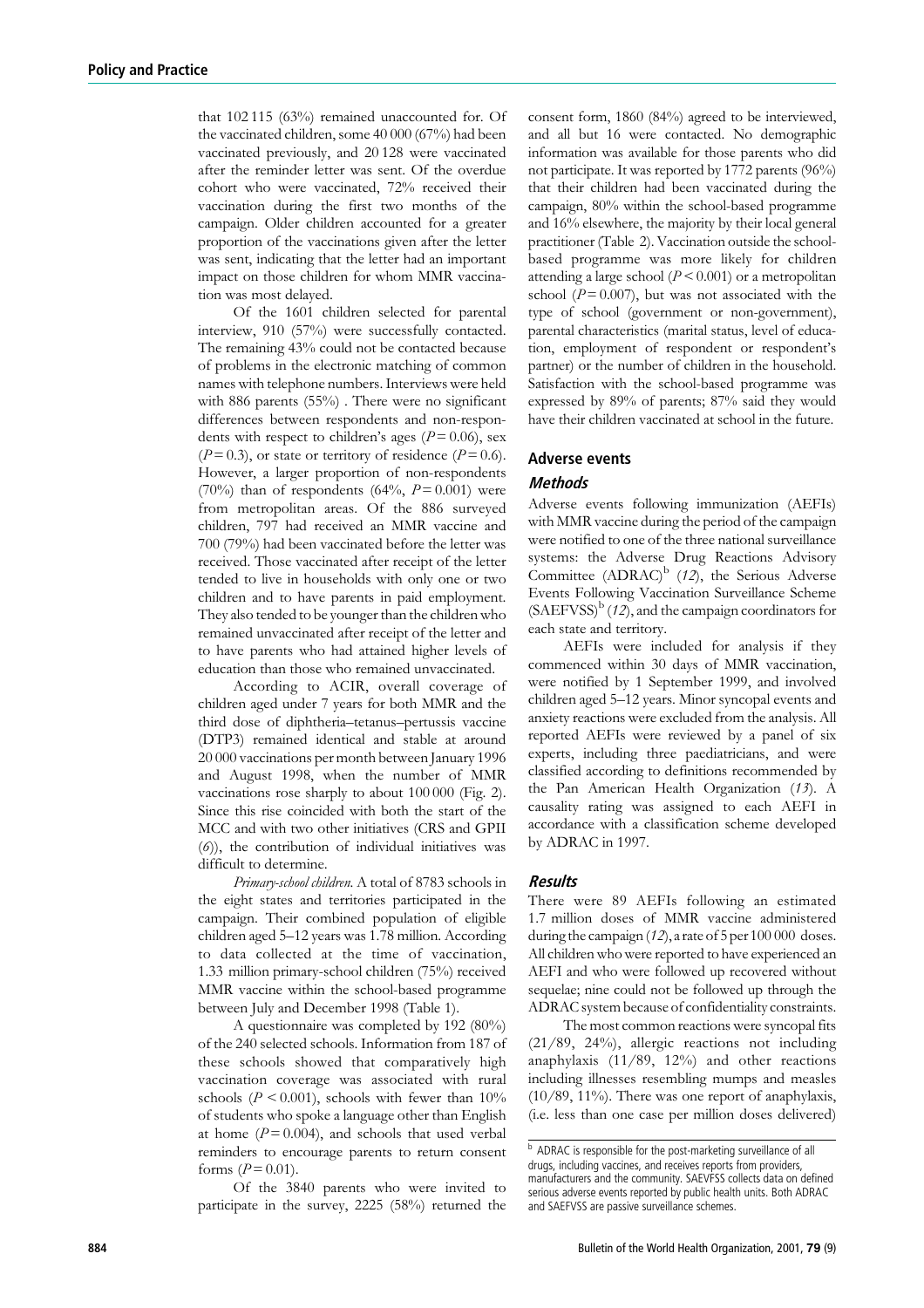

Fig. 2. Trends in vaccine use for measles-mumps-rubella, 1st dose (MMR 1) and diphtheria-tetanus-pertussis, 3rd dose (DTP 3), according to the Australian Childhood Immunisation Register (ACIR), January 1996 to August 1999

and there were six reports of anaphylactoid reactions (one case per 280 000). Also, there were six reports of neurological reactions, including one case of encephalopathy: in all six cases it was considered possible that the neurological reaction was causally related to MMR vaccination. Uncommon reactions included arthralgia (2/89), arthritis (1/89), and parotitis (4/89). Recovery occurred without sequelae in the 90% of children who were followed up.

# Immunity

# Methods

Diagnostic laboratories throughout Australia contributed nearly 6000 residual specimens of sera, which were tested for measles IgG as a marker of seroprotection. Of these specimens, 2936 were collected before and 2918 after the campaign. The samples were stratified by age from 1 to 18 years and the sample sizes were proportional to the state and territory populations. Sera were not included from subjects who were immunocompromised, had received multiple transfusions in the previous 3 months, or whose sera were collected specifically for the diagnosis of measles. Age, sex and state or territory of residence were recorded for each specimen. Samples were centrally tested by means of a standardized enzyme-linked immunoassay (EIA). Measles IgG levels < 150 mIU/ml were considered negative, those in the range 150–343 mIU/ml as equivocal, and those > 343 mIU/ml as positive. Equivocal sera were retested by plaque reduction neutralization (PRN)

Table 1. Proportions of primary-school children vaccinated at school in the Australian Measles Control Campaign according to real-time data, July–December 1998

|                                               | No. of students        | % of enrolled<br>students |  |
|-----------------------------------------------|------------------------|---------------------------|--|
| Students enrolled                             | 1 781 864              | 100                       |  |
| Parental consent given<br>Students vaccinated | 1 415 596<br>1 333 980 | 79.4<br>74.9              |  |

assay. Individuals with a measles antibody level greater than 343 mIU/ml as determined by EIA or with a PRN titre >900 were defined as immune, i.e. protected against infection (14).

# Results

There were highly significant differences ( $P \le 0.001$ ) between results obtained before and after the campaign for preschool and primary-school children (Fig. 3). Seropositivity rose from 82% to 89% among children aged 2–5 years and from 84% to 94% among those aged 6–11 years. There was no significant difference between the proportions of infants aged 1 year who were seropositive before (70%) and after (63%) the campaign ( $P = 0.2$ ). These low values suggested that many infants failed to receive their first dose of MMR at the scheduled age of 12 months. The levels of seropositivity in people aged 12–18 years before and after the campaign were not significantly different at 89% and 91% respectively  $(P = 0.2)$ .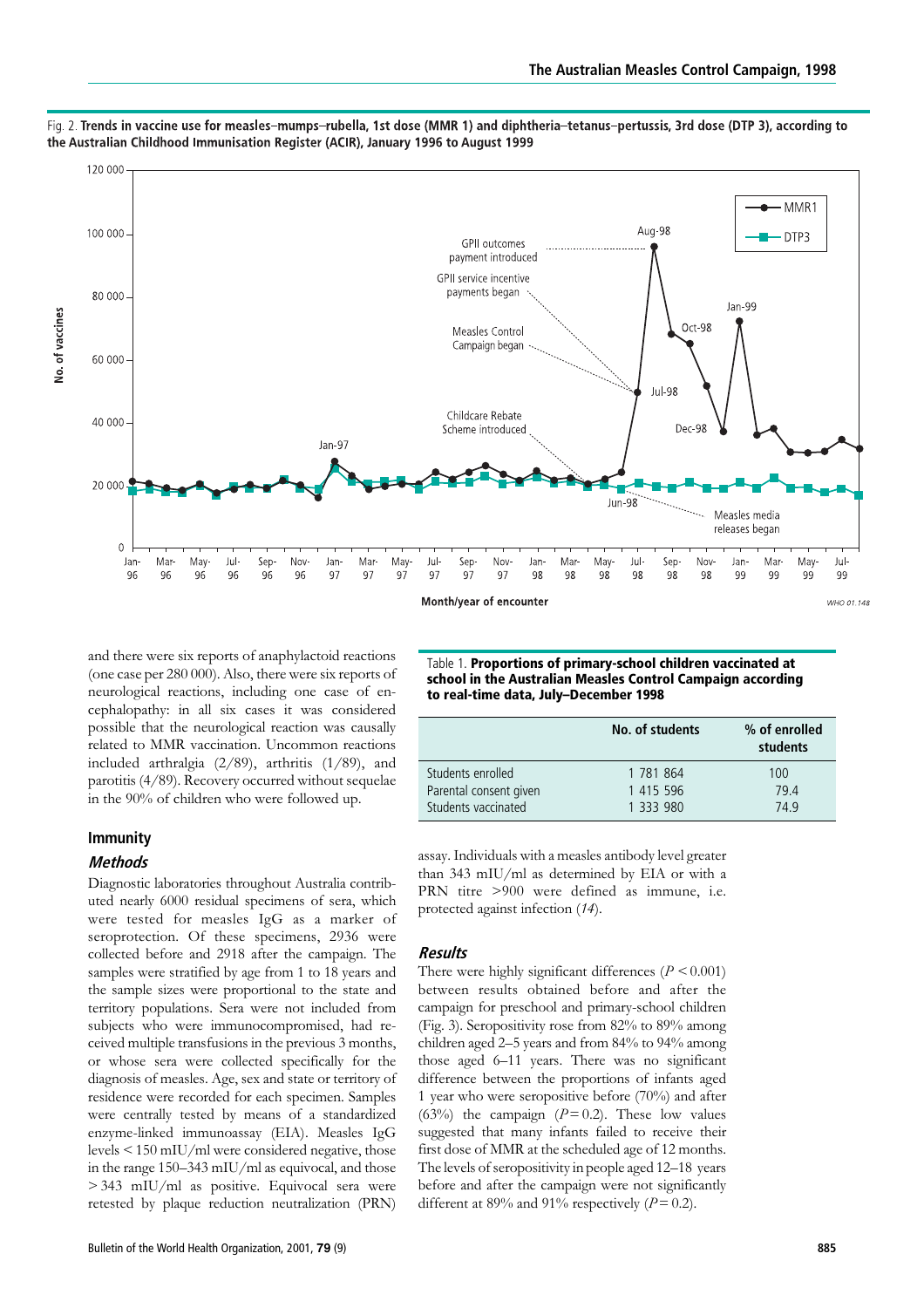#### Table 2. Measles–mumps–rubella vaccination status of schoolchildren surveyed after the Australian Measles Control Campaign  $(n = 1844)$

| <b>Vaccination status</b>          | No. of children | % of surveyed<br>children |
|------------------------------------|-----------------|---------------------------|
| Vaccinated at school               | 1483            | 80.4                      |
| Vaccinated elsewhere               | 211             | 11.4                      |
| Vaccinated before campaign         | 68              | 3.7                       |
| Vaccinated after campaign          | 10              | 0.5                       |
| <b>Total vaccinated</b>            | 1772            | 96                        |
| Medical reason for not vaccinating | 14              | 0.8                       |
| Opposed to vaccination             | 11              | 0.6                       |
| Intention to have child vaccinated | 42              | 2.3                       |
| Ineligible/other                   | 5               | 0.3                       |
| <b>Total not vaccinated</b>        | 72              | 4                         |

Fig. 3. Proportion of children seropositive for measles IgG pre- and postmeasles control campaign



# Impact on disease

# Methods

Notification data received by the National Notifiable Diseases Surveillance System (NNDSS) were examined to identify any impact of the campaign on disease incidence. Notifications covering the six months immediately after the campaign(January– June 1999) were compared with those for the same period of 1998 and with the average number of notifications for the period January–June in 1996, 1997, and 1998.

# Results

Of the 166 cases reported between January and June 1998, 68 involved children aged 1–4 years  $(41\%)$ , and 30 children aged 5-12 years  $(18\%)$ . While there was no significant reduction in the overall number of cases (151) in the 6 months immediately following the campaign, there was a marked reduc-

tion in the number of cases in the age groups that were targeted by it (Table 3). Except for the age group 19–29 years, there were fewer notifications after the campaign than in the 3 years preceding it.

# **Discussion**

The MCC was one of the largest initiatives in the area of immunization delivery in Australia's history. Each of the studies in this evaluation confirmed that the campaign was highly successful, particularly among preschool and primary-school children. However, 12–18-year-olds, who were not specifically the subject of media programmes, exhibited no change in immunity status.

The primary-school parental survey indicated that the campaign achieved 96% coverage of children aged 5–12 years, and that 80% of them were vaccinated at school. This demonstrated the effectiveness and acceptability of the school-based programme. The serological survey suggested that this was likely to be an accurate estimate of coverage, since seropositivity for the age group increased from 84% before the campaign to  $94\%$  ( $P < 0.001$ ) subsequently.

The telephone interviews with parents of preschool children indicated that about 90% of the children aged 1–3.5 years whose vaccinations were overdue were vaccinated. Of these children, 79% had been vaccinated before receipt of the reminder letter, indicating the low sensitivity of ACIR, at the time, as a means of identifying children whose first dose of MMR vaccination was overdue. Despite these limitations, this estimate is supported by the results of the serological evaluation, showing that 89% of children aged 1–4 years were protected after the campaign.

The outcomes of the MCC in Australia compare favourably with those of countries that have conducted similar mass vaccination campaigns in an attempt to prevent measles outbreaks or improve measles control. For example, in 1994, as part of a national campaign in the United Kingdom, 92% of the 7.1 million children aged 5–16 years in England received measles–rubella vaccination (15). Serological surveillance showed that this programme produced a significant fall (from 15.7% to 6.6%) in the proportion of children aged 5–16 years with low levels of measles antibody (15). In New Zealand, a nationwide campaign in 1997 aimed to give all children aged 2–10 years a second dose of MMR vaccine in order to prevent a predicted outbreak (16). However, the outbreak commenced a month before the start of the campaign. Although the school-based programme was estimated to have achieved a lower coverage (56%) than that obtained by the programmes in the United Kingdom and Australia, the outbreak was controlled (17).

The rate of adverse events associated with MMR vaccination during the campaign in Australia was low (5 per 100 000) compared with the rates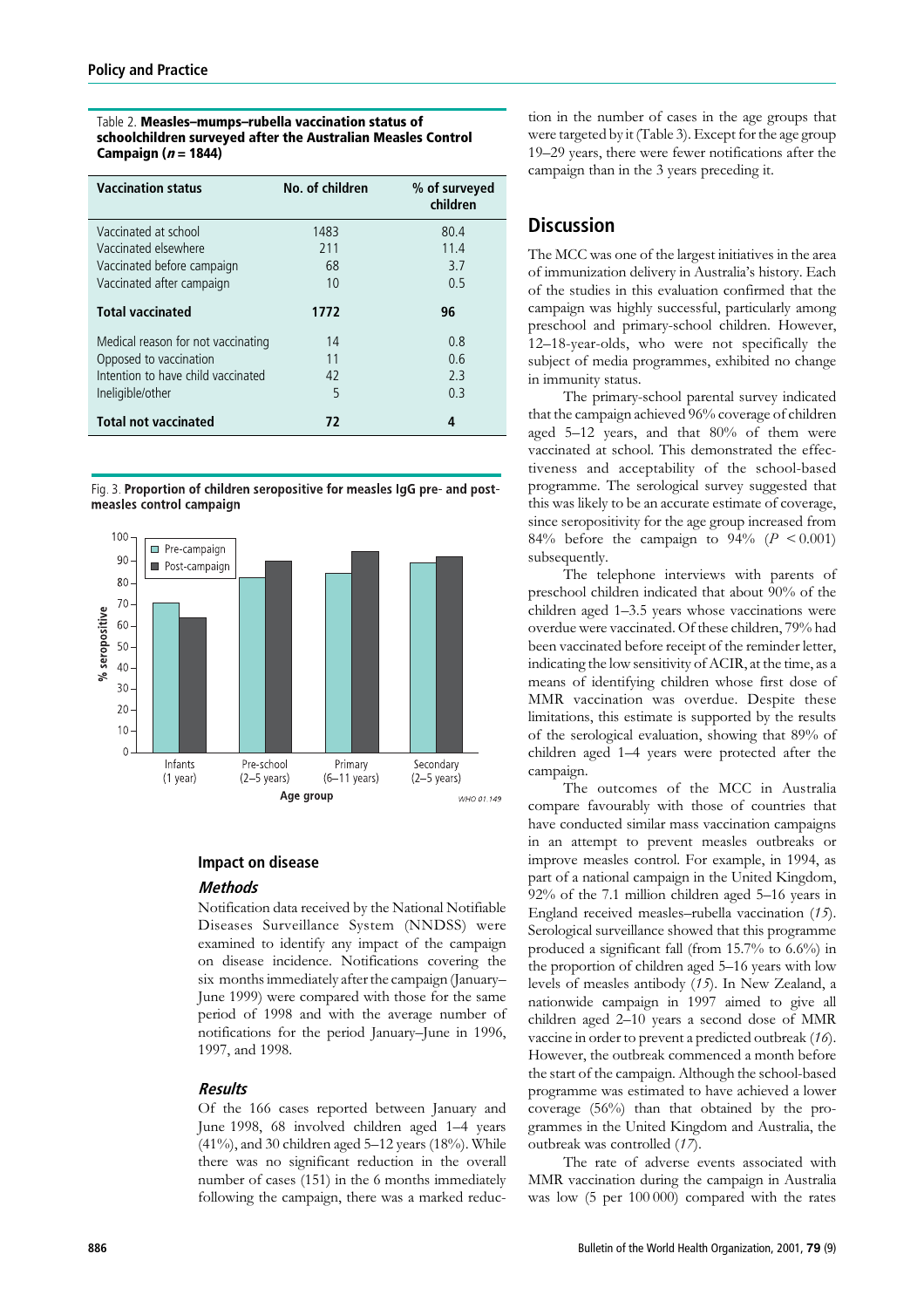| Age group (years) | No. notified                          |            |                                        |       |                                                  |       |  |
|-------------------|---------------------------------------|------------|----------------------------------------|-------|--------------------------------------------------|-------|--|
|                   | After campaign<br>(January–June 1999) |            | Before campaign<br>(January-June 1998) |       | <b>Before campaign</b><br>(January–June 1996–98) |       |  |
| $<$ 1             | 23                                    | $(15)^{a}$ | 45                                     | (27)  | 82                                               | (21)  |  |
| $1 - 4$           | 21                                    | (14)       | 68                                     | (41)  | 127                                              | (33)  |  |
| $5 - 12$          | 11                                    | (7.3)      | 30                                     | (18)  | 66                                               | (17)  |  |
| $13 - 18$         | 8                                     | (5.3)      | 3                                      | (1.8) | 19                                               | (4.9) |  |
| $19 - 29$         | 77                                    | (51)       | 18                                     | (11)  | 70                                               | (18)  |  |
| $\geqslant$ 30    | 11                                    | (7.3)      |                                        | (1.2) | 23                                               | (5.9) |  |
| <b>Total</b>      | 151                                   | (100)      | 166                                    | (100) | 387                                              | (100) |  |

#### Table 3. Comparison of measles notifications, by age group, before and after the Australian Measles Control Campaign

<sup>a</sup> Figures in parentheses are % of notifications in each age group.

reported from the United Kingdom (14.9 per 100 000) for measles–rubella vaccine (18) and from New Zealand (40 per 100 000) for MMR vaccine (O. Mansoor, personal communication, 2000). These differences may be attributable to the use of different vaccine formulations, definitions, and reporting systems. Underreporting is known to be a feature of adverse event surveillance systems, but acute and serious reactions are usually reported. It is likely that the early recognition and management of severe allergic reactions by trained nursing staff reduced the incidence of true anaphylaxis during the MCC.

The importance of the MCC can already be measured in terms of its impact on disease incidence in the targeted age groups. Comparison of national notification data showed a decrease in both the numbers and proportions of cases in the targeted age groups after the campaign. In contrast, persons aged 19–29 years accounted for an increased proportion of notifications, from 11% before the campaign to 51% subsequently. For this reason, during 2001 it is intended to target persons aged 18–30 years for MMR immunization.

Accurate surveillance data are essential for tracking the impact of the MCC and for planning appropriate interventions aimed at elimination. The serological surveys provided an objective appraisal of the campaign. Such surveys can be used to track community levels of immunity on a regular basis and provide a basis for planning and evaluating future campaigns. Surveillance and laboratory confirmation of measles cases can also be expected to play an increasingly important role as disease incidence declines (19, 20).

At least in the short term, the incidence of measles in all age groups in Australia will probably remain low. It is now important to maintain the momentum generated by the campaign, to identify and manage at-risk groups, and to improve surveillance methods so that the ultimate goal of measles elimination can be reached.  $\blacksquare$ 

# Acknowledgements

We acknowledge the assistance of the Commonwealth Department of Health and Aged Care, in particular Ms Sue Campbell-Lloyd; the Health Insurance Commission; the State and Territory authorities and the campaign coordinators; the Departments of Education of New South Wales and Victoria; and the Hunter Valley Research Foundation.

The national serosurvey would not have been possible without generous cooperation from directors and staff of the collaborating laboratories in all states and territories.

We also thank staff associated with the National Centre for Immunisation Research and Surveillance of Vaccine Preventable Diseases, in particular Dr Tim Heath, who helped to develop the protocol for the evaluation; and Sue Botham, Barbara Clifton-Smith, Anne-Marie Egan, Gerri Smith, Jill Forrest, Marysia Carr, Kate Wyllie, Janaki Amin, Siranda Torvaldsen and Andrew Tucker.

The evaluation studies were approved by the Departmental Ethics Committee of the Commonwealth Department of Health and Family Services (Ethics Register No. 98/0135).

# Conflicts of interest: none declared.